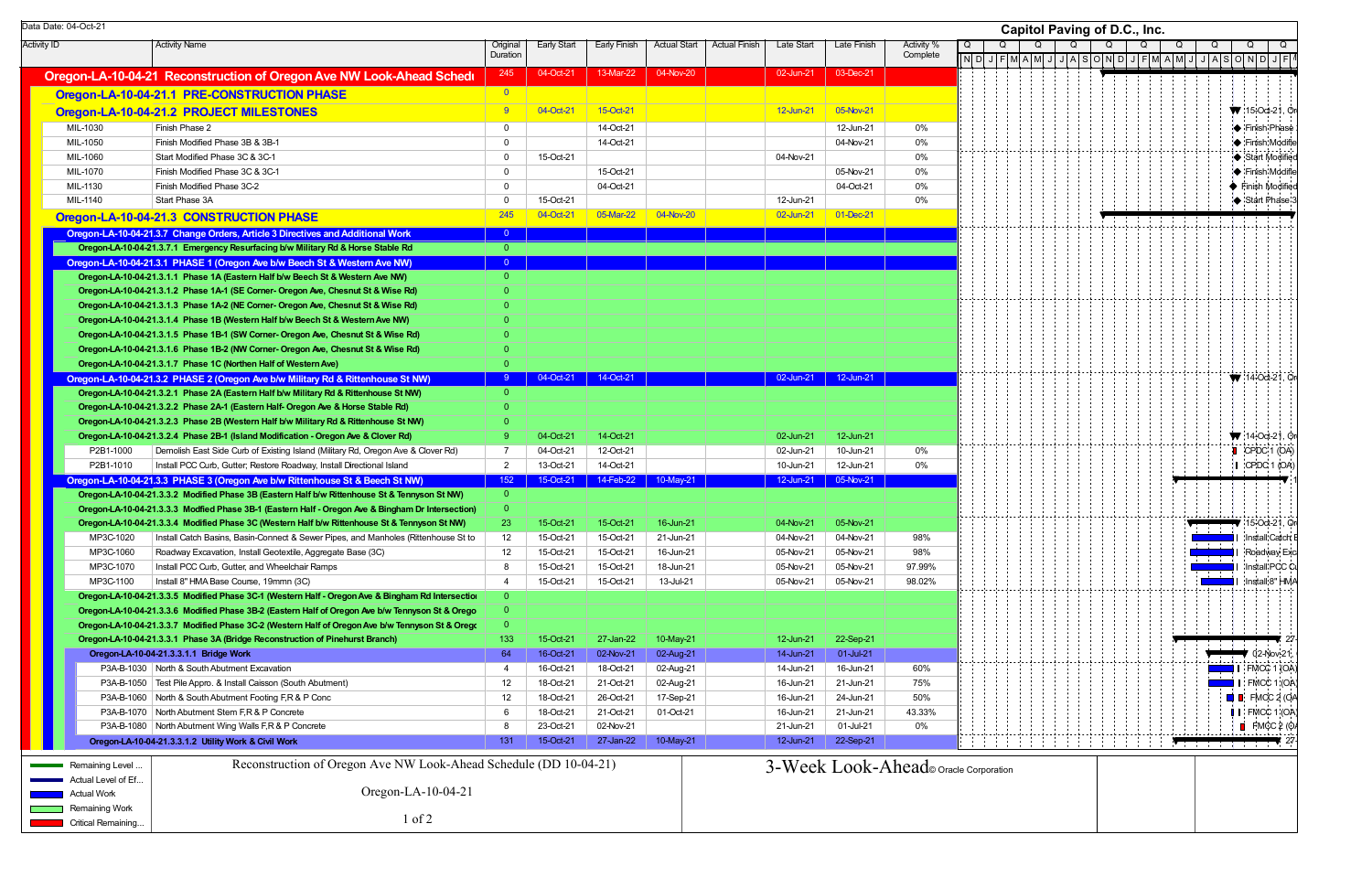|                    |                                                                                   | Data Date: 04-Oct-21 |                                                                                                  |          |                    |              |                     |                      |            |             |            |   |  | Capitol Paving of D.C., Inc. |   |  |
|--------------------|-----------------------------------------------------------------------------------|----------------------|--------------------------------------------------------------------------------------------------|----------|--------------------|--------------|---------------------|----------------------|------------|-------------|------------|---|--|------------------------------|---|--|
| <b>Activity ID</b> |                                                                                   |                      | <b>Activity Name</b>                                                                             | Original | <b>Early Start</b> | Early Finish | <b>Actual Start</b> | <b>Actual Finish</b> | Late Start | Late Finish | Activity % | O |  |                              | Q |  |
|                    |                                                                                   |                      |                                                                                                  | Duration |                    |              |                     |                      |            |             | Complete   |   |  |                              |   |  |
|                    |                                                                                   | P3A-SW-10.           | Install Sewer Manhole, 21" Sanitary Sewer, and Outfalls 5 & 6 (3A)                               | 10       | 15-Oct-21          | 15-Oct-21    | 10-May-21           |                      | 12-Jun-21  | 14-Jun-21   | 90%        |   |  |                              |   |  |
|                    | P3A-SW-10:   Install Electric Manholes, Conduits, and Concrete Enclosures (3A)    |                      |                                                                                                  |          | 18-Jan-22          | 27-Jan-22    | 09-Jun-21           |                      | 13-Sep-21  | 22-Sep-21   | 30%        |   |  |                              |   |  |
|                    |                                                                                   |                      | Oregon-LA-10-04-21.3.3.8 Phase 3E (Entire Roadway Section b/w Oregon Knolls Dr & Private Drivewa | 23       | 07-Feb-22          | 14-Feb-22    | 27-May-21           |                      | 05-Oct-21  | 19-Oct-21   |            |   |  |                              |   |  |
|                    |                                                                                   | P3E-1015             | Install Electric Conduits, and Concrete Enclosures                                               |          | 07-Feb-22          | 08-Feb-22    | 27-May-21           |                      | 05-Oct-21  | 06-Oct-21   | 90%        |   |  |                              |   |  |
|                    | Install Retaining Wall No. 3, Stone Faced Coping, Stockade Wood Fence<br>P3E-1070 |                      |                                                                                                  |          |                    | 14-Feb-22    | 15-Jun-21           |                      | 16-Oct-21  | 19-Oct-21   | 80%        |   |  |                              |   |  |
|                    |                                                                                   |                      | Oregon-LA-10-04-21.3.4 Traffic & Streetlight Work                                                |          | 15-Oct-21          | 30-Oct-21    | 04-Nov-20           |                      | 21-Oct-21  | 05-Nov-21   |            |   |  |                              |   |  |
|                    | Oregon-LA-10-04-21.3.5 Paving, Line Stiping, Signage, and Miscellaneous Work      |                      |                                                                                                  | 23       | 04-Mar-22          | 05-Mar-22    | 24-Jun-21           |                      | 04-Nov-21  | 05-Nov-21   |            |   |  |                              |   |  |
|                    |                                                                                   |                      | Oregon-LA-10-04-21.3.6 Landscape Work                                                            | 13       | 15-Oct-21          | 01-Nov-21    | 01-Oct-21           |                      | 12-Nov-21  | 01-Dec-21   |            |   |  |                              |   |  |
|                    |                                                                                   | LS-0100              | Install Bioretention Railing Fence (Phase 3)                                                     |          |                    |              | 01-Oct-21           | 01-Oct-21            |            |             | 100%       |   |  |                              |   |  |
|                    |                                                                                   | LS-1010              | Install Plants, Trees and Shrubs (Phase 2)                                                       |          | 15-Oct-21          | 22-Oct-21    |                     |                      | 12-Nov-21  | 19-Nov-21   | 0%         |   |  |                              |   |  |
|                    | LS-1020<br>Install Plants, Trees and Shrubs (Phase 3)                             |                      |                                                                                                  |          | 23-Oct-21          | 01-Nov-21    |                     |                      | 20-Nov-21  | 01-Dec-21   | 0%         |   |  |                              |   |  |
|                    | Oregon-LA-10-04-21.4 LUMPSUM ITEMS (Non-Construction)                             |                      |                                                                                                  |          |                    |              |                     |                      |            |             |            |   |  |                              |   |  |
|                    |                                                                                   |                      | Oregon-LA-10-04-21.5 POST-CONSTRUCTION PHASE                                                     |          | 10-Mar-22          | 13-Mar-22    | 01-Jul-21           |                      | 30-Nov-21  | 03-Dec-21   |            |   |  |                              |   |  |
|                    |                                                                                   |                      | Oregon-LA-10-04-21.6 Delays, Additional Work, and Changes                                        |          | 04-Oct-2           | 08-Oct-21    |                     |                      | 30-Oct-21  | 05-Nov-21   |            |   |  |                              |   |  |

| <b>Capitol Paving of D.C., Inc.</b> |     |             |   |  |  |                     |   |  |   |  |           |   |  |                |  |                |                   |                 |            |    |   |                                                       |                                                   |  |
|-------------------------------------|-----|-------------|---|--|--|---------------------|---|--|---|--|-----------|---|--|----------------|--|----------------|-------------------|-----------------|------------|----|---|-------------------------------------------------------|---------------------------------------------------|--|
| $\overline{\mathsf{Q}}$             |     |             | Q |  |  | Q                   | J |  | Q |  | $JA$ SOND | Q |  | $\overline{Q}$ |  | $\overline{Q}$ |                   | Q               |            |    | Q |                                                       | Q<br>$J$ $F$ <sup><math>\overline{A}</math></sup> |  |
|                                     | N D |             |   |  |  | $J$ $F$ $M$ $A$ $M$ |   |  |   |  |           |   |  |                |  |                |                   |                 |            |    |   | JFMAMJJASOND<br>$\overline{\phantom{a}}$ CPDC 2 (OA). |                                                   |  |
|                                     |     |             |   |  |  |                     |   |  |   |  |           |   |  |                |  |                | $\mathbf{u}$<br>÷ | $\hat{a}$<br>÷. | $\,$<br>÷. |    |   |                                                       | $\blacksquare$ ON                                 |  |
|                                     |     |             |   |  |  |                     |   |  |   |  |           |   |  |                |  |                |                   | ÷               | ÷          |    |   |                                                       | ١I                                                |  |
|                                     |     |             |   |  |  |                     |   |  |   |  |           |   |  |                |  |                |                   | -+--+--+-       |            |    |   |                                                       |                                                   |  |
|                                     |     |             |   |  |  |                     |   |  |   |  |           |   |  |                |  |                | ÷<br>÷            | ÷<br>÷<br>÷     | t          | 1  |   | 30-Oct-21, 0                                          |                                                   |  |
|                                     |     |             |   |  |  |                     |   |  |   |  |           |   |  |                |  |                |                   |                 |            | ł, |   | 01-Nov-21,                                            |                                                   |  |
|                                     |     |             |   |  |  |                     |   |  |   |  |           |   |  |                |  |                |                   |                 |            |    |   |                                                       |                                                   |  |
|                                     |     |             |   |  |  |                     |   |  |   |  |           |   |  |                |  |                |                   |                 |            |    | 0 | I Install Plants<br>Install Plant                     |                                                   |  |
|                                     |     |             |   |  |  |                     |   |  |   |  |           |   |  |                |  |                |                   |                 |            |    |   |                                                       |                                                   |  |
|                                     |     |             |   |  |  |                     |   |  |   |  |           |   |  |                |  |                |                   |                 |            | ì  |   |                                                       |                                                   |  |
|                                     |     |             |   |  |  |                     |   |  |   |  |           |   |  |                |  |                |                   |                 |            |    |   | 08-Oct-21, Ore                                        |                                                   |  |
|                                     |     |             |   |  |  |                     |   |  |   |  |           |   |  |                |  |                |                   |                 |            |    |   |                                                       |                                                   |  |
|                                     |     |             |   |  |  |                     |   |  |   |  |           |   |  |                |  |                |                   |                 |            |    |   |                                                       |                                                   |  |
|                                     |     |             |   |  |  |                     |   |  |   |  |           |   |  |                |  |                |                   |                 |            |    |   |                                                       |                                                   |  |
|                                     |     |             |   |  |  |                     |   |  |   |  |           |   |  |                |  |                |                   |                 |            |    |   |                                                       |                                                   |  |
|                                     |     |             |   |  |  |                     |   |  |   |  |           |   |  |                |  |                |                   |                 |            |    |   |                                                       |                                                   |  |
|                                     |     |             |   |  |  |                     |   |  |   |  |           |   |  |                |  |                |                   |                 |            |    |   |                                                       |                                                   |  |
|                                     |     |             |   |  |  |                     |   |  |   |  |           |   |  |                |  |                |                   |                 |            |    |   |                                                       |                                                   |  |
|                                     |     |             |   |  |  |                     |   |  |   |  |           |   |  |                |  |                |                   |                 |            |    |   |                                                       |                                                   |  |
|                                     |     |             |   |  |  |                     |   |  |   |  |           |   |  |                |  |                |                   |                 |            |    |   |                                                       |                                                   |  |
|                                     |     |             |   |  |  |                     |   |  |   |  |           |   |  |                |  |                |                   |                 |            |    |   |                                                       |                                                   |  |
|                                     |     |             |   |  |  |                     |   |  |   |  |           |   |  |                |  |                |                   |                 |            |    |   |                                                       |                                                   |  |
|                                     |     |             |   |  |  |                     |   |  |   |  |           |   |  |                |  |                |                   |                 |            |    |   |                                                       |                                                   |  |
|                                     |     |             |   |  |  |                     |   |  |   |  |           |   |  |                |  |                |                   |                 |            |    |   |                                                       |                                                   |  |
|                                     |     |             |   |  |  |                     |   |  |   |  |           |   |  |                |  |                |                   |                 |            |    |   |                                                       |                                                   |  |
|                                     |     |             |   |  |  |                     |   |  |   |  |           |   |  |                |  |                |                   |                 |            |    |   |                                                       |                                                   |  |
|                                     |     |             |   |  |  |                     |   |  |   |  |           |   |  |                |  |                |                   |                 |            |    |   |                                                       |                                                   |  |
|                                     |     |             |   |  |  |                     |   |  |   |  |           |   |  |                |  |                |                   |                 |            |    |   |                                                       |                                                   |  |
|                                     |     |             |   |  |  |                     |   |  |   |  |           |   |  |                |  |                |                   |                 |            |    |   |                                                       |                                                   |  |
|                                     |     |             |   |  |  |                     |   |  |   |  |           |   |  |                |  |                |                   |                 |            |    |   |                                                       |                                                   |  |
|                                     |     |             |   |  |  |                     |   |  |   |  |           |   |  |                |  |                |                   |                 |            |    |   |                                                       |                                                   |  |
|                                     |     |             |   |  |  |                     |   |  |   |  |           |   |  |                |  |                |                   |                 |            |    |   |                                                       |                                                   |  |
|                                     |     |             |   |  |  |                     |   |  |   |  |           |   |  |                |  |                |                   |                 |            |    |   |                                                       |                                                   |  |
|                                     |     |             |   |  |  |                     |   |  |   |  |           |   |  |                |  |                |                   |                 |            |    |   |                                                       |                                                   |  |
|                                     |     |             |   |  |  |                     |   |  |   |  |           |   |  |                |  |                |                   |                 |            |    |   |                                                       |                                                   |  |
|                                     |     | Corporation |   |  |  |                     |   |  |   |  |           |   |  |                |  |                |                   |                 |            |    |   |                                                       |                                                   |  |
|                                     |     |             |   |  |  |                     |   |  |   |  |           |   |  |                |  |                |                   |                 |            |    |   |                                                       |                                                   |  |
|                                     |     |             |   |  |  |                     |   |  |   |  |           |   |  |                |  |                |                   |                 |            |    |   |                                                       |                                                   |  |
|                                     |     |             |   |  |  |                     |   |  |   |  |           |   |  |                |  |                |                   |                 |            |    |   |                                                       |                                                   |  |

Data Date: 04-Oct-21

| Remaining Level                                                                                                                                                                                              | Reconstruction of Oregon Ave NW Look-Ahead Schedule (DD 10-04-21) | 3-Week Look-Ahead oracle Corporation |
|--------------------------------------------------------------------------------------------------------------------------------------------------------------------------------------------------------------|-------------------------------------------------------------------|--------------------------------------|
| $\blacksquare$ Actual Level of Ef<br><b>Contract Contract</b><br><b>Actual Work</b><br><b>Contract Contract Contract Contract Contract Contract Contract Contract Contract Contract Contract Contract Co</b> | Oregon-LA- $10-04-21$                                             |                                      |
| Remaining Work<br><b>Service Service</b><br>$\blacksquare$ Critical Remaining<br><b>Service Service</b>                                                                                                      | $2$ of $2$                                                        |                                      |